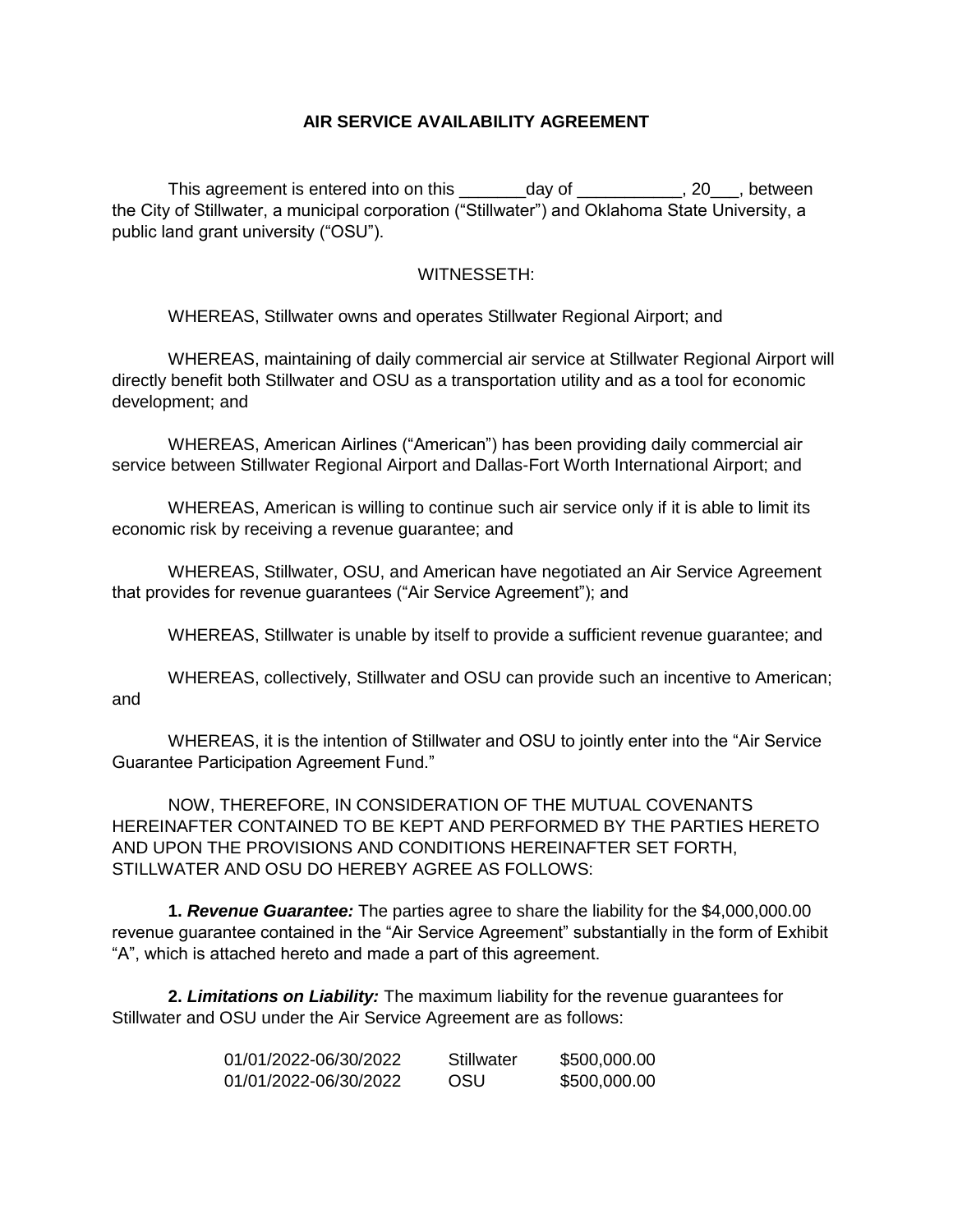| 07/01/2022-06/30/2023 | Stillwater | \$1,000,000.00 |
|-----------------------|------------|----------------|
| 07/01/2022-06/30/2023 | OSU        | \$1,000,000.00 |
| 07/01/2023-12/31/2023 | Stillwater | \$500,000.00   |
| 07/01/2023-12/31/2023 | OSU        | \$500,000.00   |

Should additional parties enter into revenue guarantee agreements with Stillwater and OSU for this purpose, the maximum liability for Stillwater and OSU under this agreement shall be reduced proportionately to reflect the expanded participation.

**3.** *Payment of Funds:* Stillwater shall remit to American Airlines the revenue guarantee payment upon receipt of a quarterly invoice from American Airlines. Stillwater will submit an invoice to OSU for one-half of the amount paid to American Airlines, with such amount not to exceed the maximum liability amount for the given agreement period. OSU will remit payment to Stillwater upon receipt of the invoice. Stillwater shall use these funds and solely for paying American for any revenue shortfall(s) required by the Air Service Agreement.

**4.** *Records:* All records available to Stillwater under the Air Service Agreement shall be made available to OSU upon request.

**5.** *Audits:* Stillwater, at the request of OSU, shall exercise its right under the Air Service Agreement to conduct an audit of American's records. OSU shall bear the cost of conducting any such audit.

**6.** *Benefit of Parties:* This agreement is for the sole benefit of Stillwater, OSU, and American. Nothing in this agreement is intended to confer any rights or remedies of any other person or entity.

**7.** *Authority of Signatories:* The signatories to this agreement, by signing this agreement, represent that they have obtained authority to enter into this agreement on behalf of the respective parties to this agreement and bind such parties to all terms and conditions contained in this agreement.

**8.** *Counterparts:* This agreement may be executed by the parties in more than one counterpart, each of which may be deemed as an original instrument.